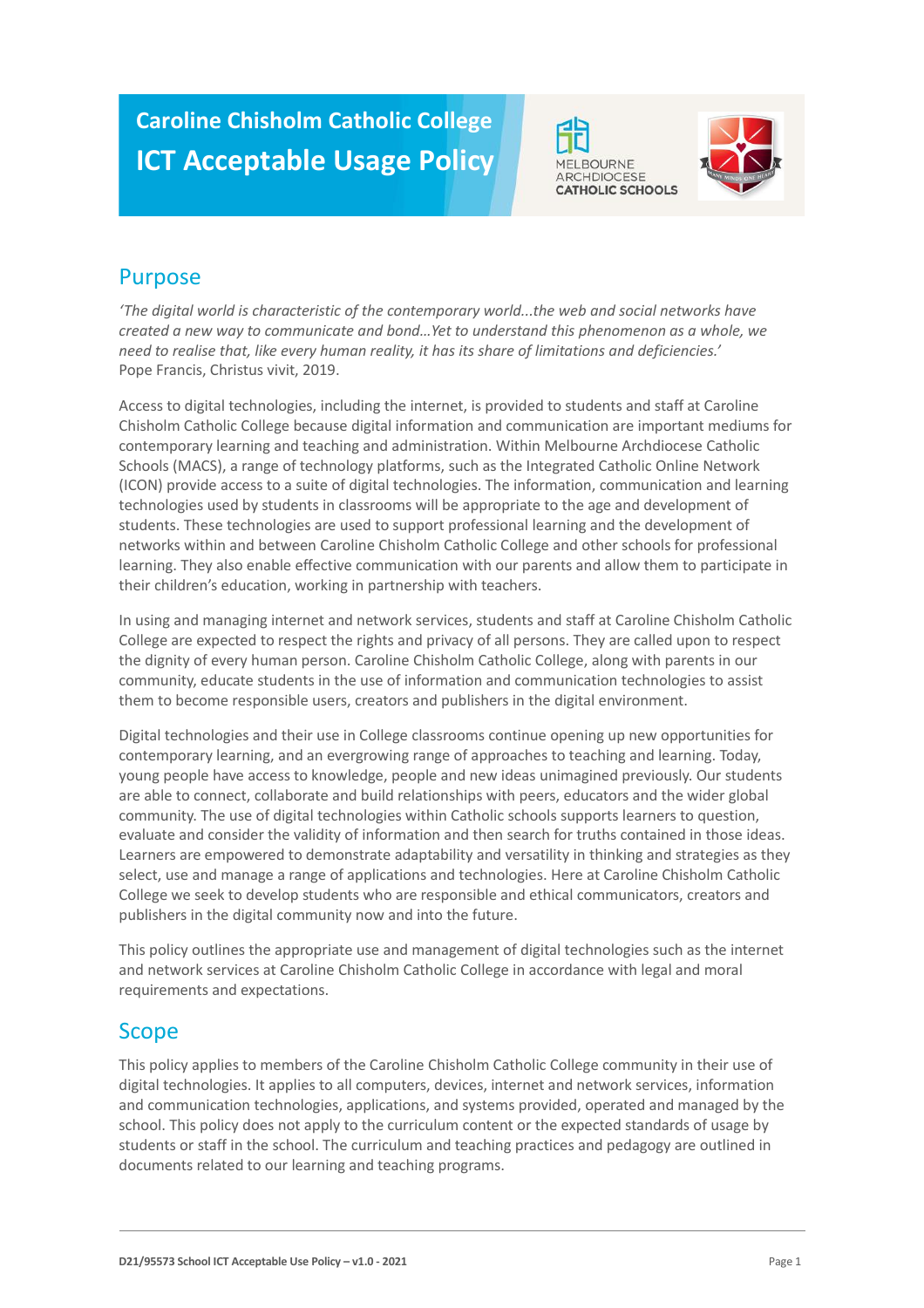# **Definitions**

**Computer** is either any desktop or portable laptop or tablet device that performs processes, calculations and operations based on instructions provided by a software or hardware program.

**Device** refers to any unit of physical hardware or equipment that provides one or more computing functions within a computer system. It can provide input to the computer, accept output or both. Typical hardware includes a computer mouse, speakers, printer and microphone.

**Email** means the system that enables users to send data over the internet using computers and mobile devices.

**ICON** means the Integrated Catholic Online Network which is used to deliver shared services for educational and administrative purposes across Catholic schools.

**Internet** means the system of interconnected networks that connects computers for data transmission and storage.

**Intranet** refers to any local system of computers enabling students and staff to communication and share information within their school community.

**Mobile devices** refers to (but is not limited to) mobile phones, PDAs and portable storage devices.

**Network services** means the facilities and resources located on and delivered via a computer-based network, including communication systems, internet and intranet services, mobile devices, electronic mail, web services, printer services, database services, back-up services, file services and network management services.

**Parents** includes parents, guardians and carers.

**Social networking** means web-based services that allow individuals to create their own online profiles and communicate with each other by means including voice, chat, instant message, image sharing, video conference and blogs in a virtual community.

**Staff** means salaried, voluntary and contracted persons.

**Students** means those students enrolled at Caroline Chisholm Catholic College.

**Website** is an internet based page or series of pages grouped together and managed by a person or group.

### **Principles**

The use of digital technologies within our school by staff and students at Caroline Chisholm Catholic College is underpinned by the following principles and understanding:

- that digital technologies provide valuable opportunities for staff and students to collaborate, connect and create with peers, colleagues, experts and the wider community
- that online behaviour will at all times demonstrate respect for the dignity of each person in the community
- users will behave in a manner that is ethical when using the internet and network services (even for personal communication)
- the Catholic beliefs and ethos of the school, and professional expectations and standards required by teachers are demonstrated in the way the technologies are used
- inappropriate online behaviour, including cyberbullying, will not be tolerated.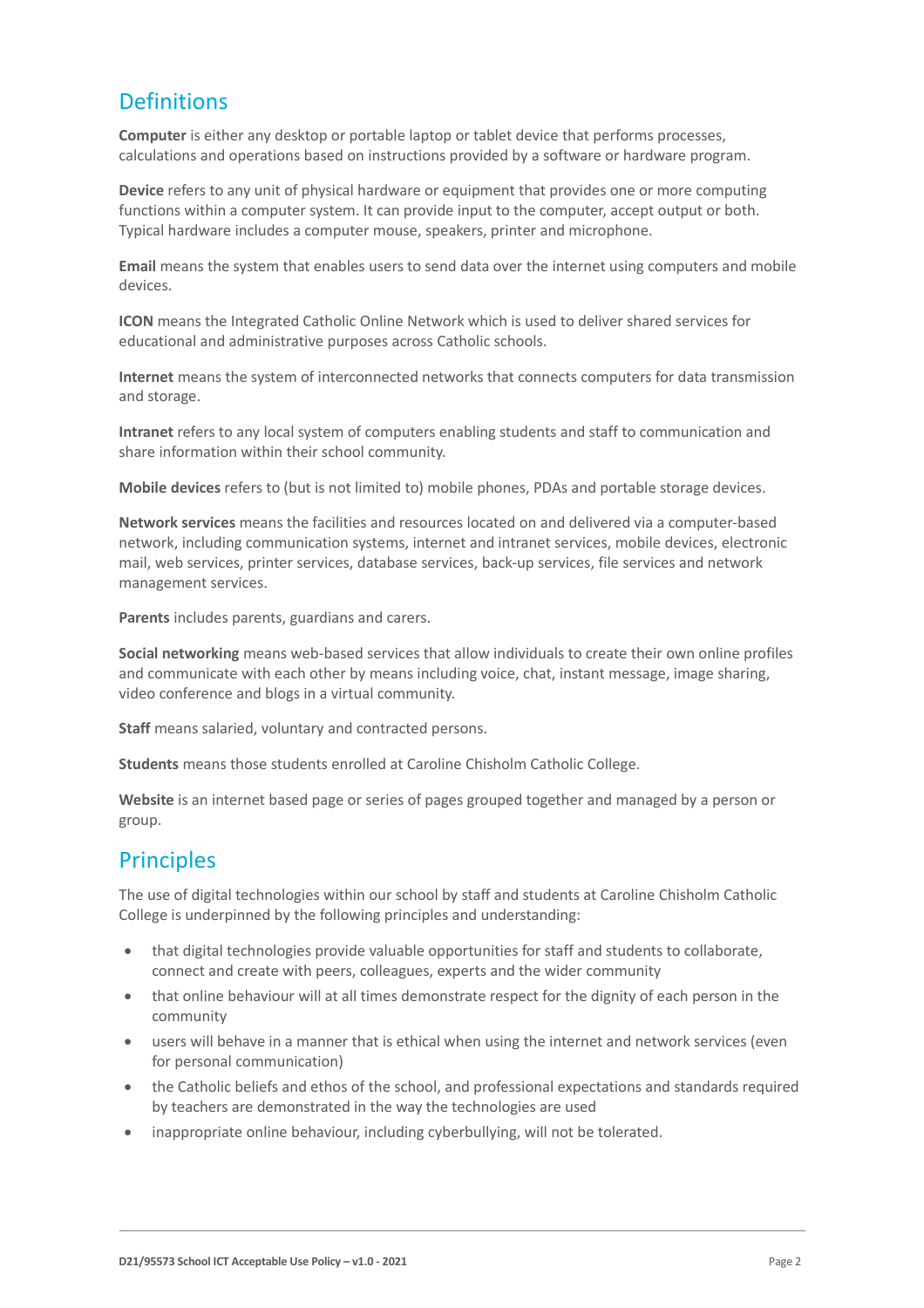# **Policy**

#### **Internet and Network Access**

Access to internet and network services are provided by MACS to staff and students of Caroline Chisholm Catholic College for educational and administrative purposes. From time to time, other MACS policies and requirements in particular schools may result in restrictions.

Access rights assigned to students and staff at Caroline Chisholm Catholic College will be determined by the principal or their delegate and may vary as educational and administrative purposes change.

Students and staff at Caroline Chisholm Catholic College may not use the internet and network services provided for commercial purposes, either offering or acquiring goods or services for personal use. The services cannot be used for political lobbying or proliferation of unnecessary communications.

#### **Expectations of users**

All students and staff at Caroline Chisholm Catholic College are required to use the internet and network services in accordance with this policy. Any use of devices or services that may be questionable, offensive, and controversial or against the Catholic ethos is unacceptable. This includes personal communication with students on matters not related to curriculum or education. These standards apply whenever Caroline Chisholm Catholic College equipment or communication lines are used, including use from home or any other non-school location and when a private account is used.

#### **Non-compliance with this policy**

Disciplinary action may be undertaken by Caroline Chisholm Catholic College against any student or staff member is who found to be inappropriately using the provided internet, network services, device, tablet or mobile device. The principal or their delegate will determine the disciplinary measures to be undertaken in accordance with other policies and guidelines. These measures may be outlined in staff handbooks or the Acceptable User Agreement for students used by Caroline Chisholm Catholic College.

#### **Duty of Care**

Caroline Chisholm Catholic College will provide instruction to students in online personal safety issues, including inappropriate sites, stranger danger, cyberbullying and scams. Caroline Chisholm Catholic College will prepare staff to deal with these issues. This is supported by information and training to staff, students and parents.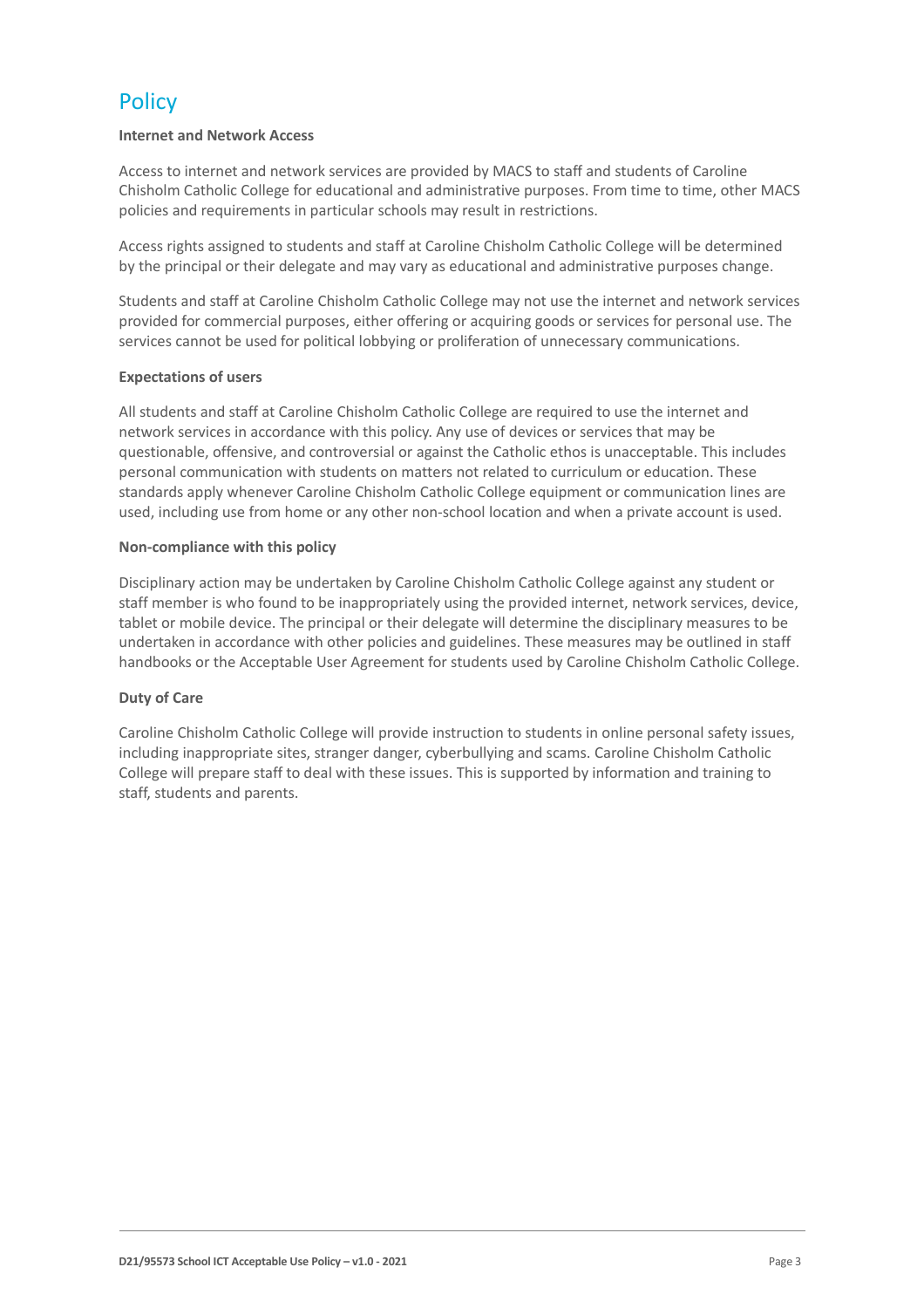### **Monitoring**

#### **Students**

Online activities may be monitored or reviewed to assess network efficiency, examine system security and to investigate alleged breaches of this policy.

#### **Staff**

An authorised person (e.g. a principal, a regional manager or other MACS staff member can monitor the use of MACS ICT resources. Server logs may also be used in an investigation of an alleged breach of this policy.

#### **Security**

To minimise risk to MACS information and communication networks from viruses and intrusions, current virus screening software is to be activated, and where appropriate, passwords are to be used by staff and students of Caroline Chisholm Catholic College. Firewalls are to be maintained. The management of system protocols and configurations are the responsibility of the staff authorised by the school or MACS. Non-authorised staff and students are not permitted to have access to these levels of system management.

#### **Email**

Email service is provided for educational and administrative purposes. Staff and students at Caroline Chisholm Catholic College must identify themselves appropriately by using a signature block at the bottom of the email message that includes their name, school phone number and postal address. Caroline Chisholm Catholic College advises students and staff that they may be held accountable for the email they create and distribute using the network.

#### **Websites**

Caroline Chisholm Catholic College may create, of have created, a website with the approval of the principal. These websites must be established and maintained in accordance with MACS policies and guidelines and relevant legislation.

#### **Social networking**

Provision of social networking for students must be related to an educational purpose. This is at the discretion of the principal.

#### **Acceptable Use Agreements – has been developed by the College and is regularly reviewed and updated in each case.**

#### **Students**

Caroline Chisholm Catholic College provides students and parents/guardians with the following:

- a copy of Caroline Chisholm Catholic College Acceptable Use Agreement
- a copy of this policy.

The Acceptable Use Agreement is provided in full for consideration by all signatories. The Agreement is to be signed by the student, parent/guardian and school representative before the student is given access to, and use of, a school's internet, network services and devices.

#### **Staff**

Staff are required to use the internet and network services in accordance with this and other policies. Caroline Chisholm Catholic College provides staff with the following: